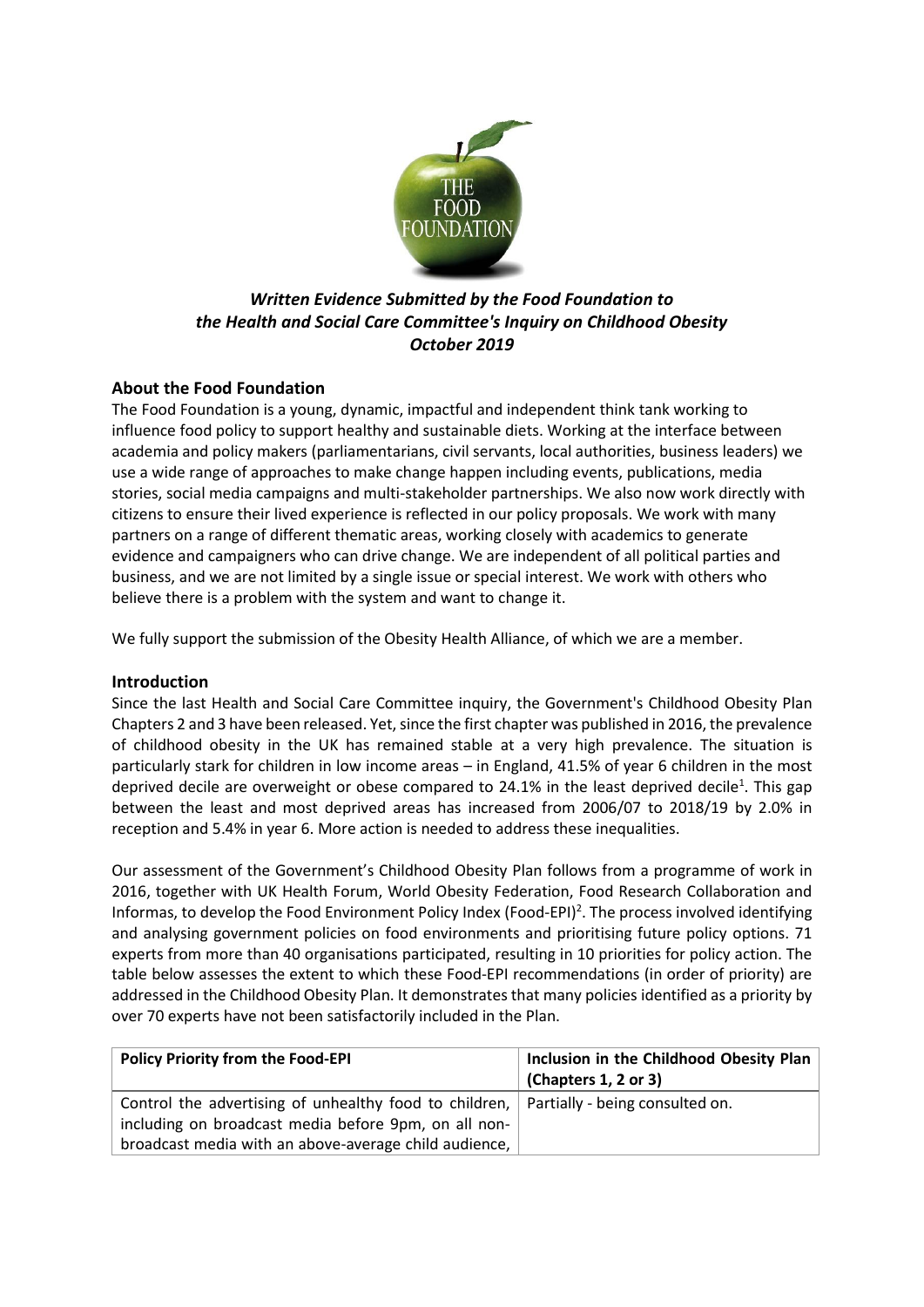| and the sponsorship of cultural and sporting events that<br>appeal to children |                                                                                                                      |
|--------------------------------------------------------------------------------|----------------------------------------------------------------------------------------------------------------------|
| Implement the levy on sugary drinks                                            | Yes                                                                                                                  |
| Reduce sugar, fat and salt content in processed foods                          | Partially - the 2019 progress report<br>showed minimal progress.                                                     |
| Monitor school and nursery food standards                                      | No.                                                                                                                  |
| Prioritise health and the environment in the 25-year<br>Food and Farming Plan  | No. The 25-year Food and Farming plan<br>never came to fruition. Health has not<br>included in the Agriculture Bill. |
| Adopt a national food action plan                                              | In progress - the National Food Strategy<br>is currently being written, due to be<br>published in Summer of 2020.    |
| Monitor the food environment                                                   | No.                                                                                                                  |
| Apply buying standards to all public sector institutions                       | No.                                                                                                                  |
| Strengthen planning laws to discourage unhealthy fast<br>food                  | Not universally but has been done in<br>some local authorities.                                                      |
| Evaluate food-related programmes and policies                                  | No.                                                                                                                  |

# **Assessments of the Government's progress in introducing measures to tackle childhood obesity**

# *Sugary Drink Industry Levy and Reformulation*

Significant progress has been made on the Soft Drinks Industry Levy (SDIL), which came into effect in April 2018. The progress update published in September 2019 reported that the average sugar content of drinks subject to the SDIL decreased by 28.8% between 2015 and 2018<sup>3</sup>. However, the reduction in sugar purchased per household from drinks subject to the levy was much smaller in the lowest socioeconomic group (9% compared with 24% overall). The Childhood Obesity Plan Chapter 3 considers the possibility of extending the SDIL to sugary milk drinks if industry has not made enough progress on reducing sugar. The ban on selling energy drinks to children has also been a positive development in this area.

The progress update also reported on Public Health England's (PHE) voluntary sugar reduction initiative. After the first year, on average only a 2% reduction in calories and sugar was seen, falling short of the 5% aim<sup>3</sup>. This has only increased to 2.9% in 2018. There has been an increase or no change in the sugar content of biscuits, chocolate confectionery and puddings. This committee previously recommended that the government must signal that there will be further fiscal measures if voluntary targets are not met but they have failed to do so, despite falling short of the interim targets.

### *Nutrient Profile*

The Government is yet to release its response to the 2018 consultation on developing the existing UK Nutrient Profile Model to bring it in line with current UK dietary recommendations.

### *School Meals, Early Years and Public Procurement*

The government has made no further progress on supporting early years settings since releasing a set of nutrition guidance documents for early years providers in 2017. These guidance documents are still voluntary, and their use is not being monitored or evaluated. The lack of mandatory standards for early years settings and nurseries is a glaring policy gap.

The government invested £26 million in the National School Breakfast Programme which runs breakfast clubs in schools that have high deprivation and has reached 280,000 pupils across England<sup>4</sup>.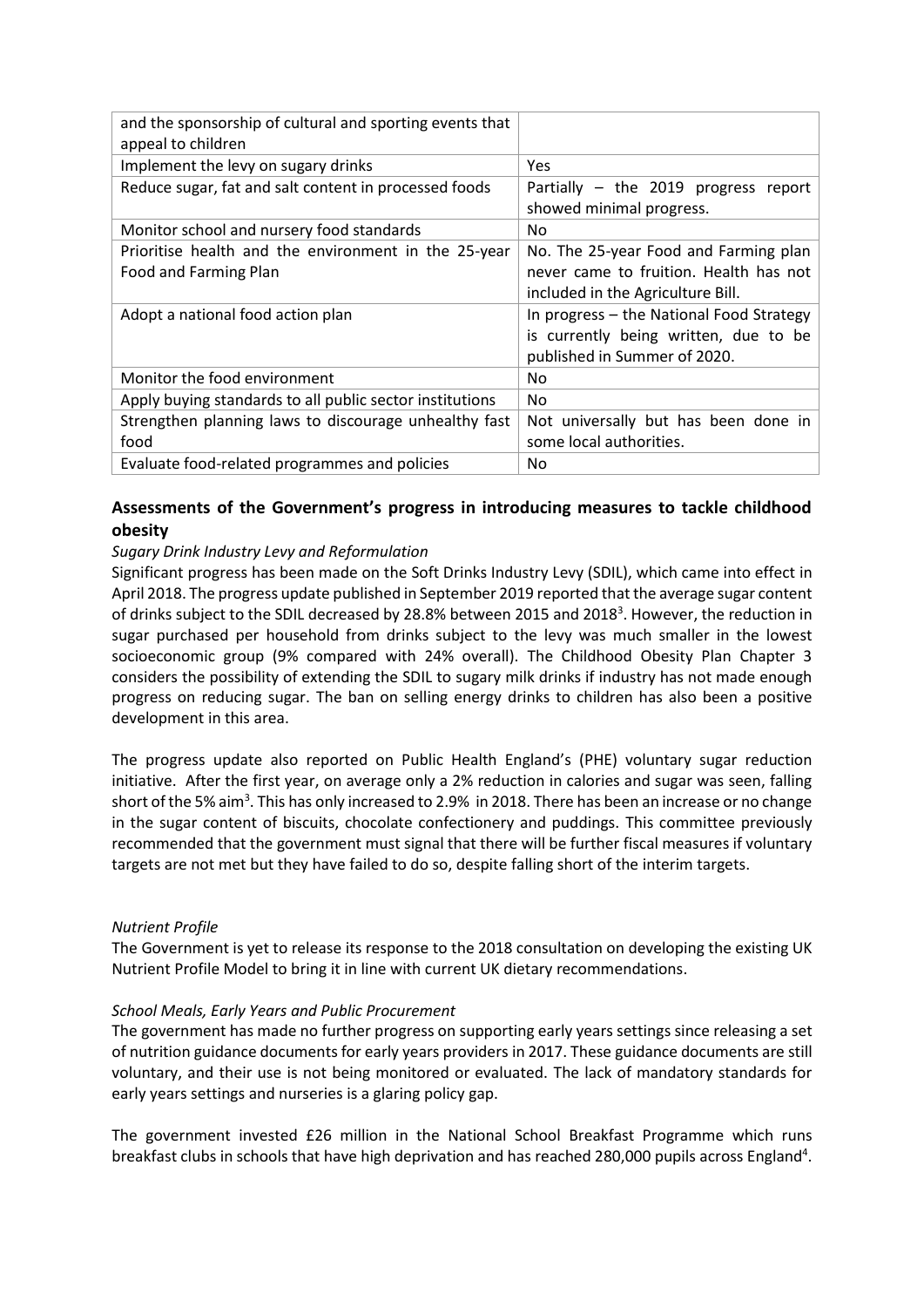However, funding is only until 2020 and needs to be supported with ongoing funds from the revenue generated from the SDIL.

The Department for Education invested £2 million to pilot a holiday provision programme reaching 18,000 children in 2018. In 2019, a further £9 million was committed which aimed to reach 50,000 children over the summer holidays<sup>5</sup>. While this is a positive step, it falls far short of the 1.1 million children entitled to Free School Meals (FSM) in England who are at risk of holiday hunger. It is also important to note that the type of food served at holiday hunger programmes is currently not monitored and may not be nutritionally balanced.

The Childhood Obesity Plan Chapter 1 set out plans to create a new healthy rating scheme for primary schools, which has been launched but is entirely voluntary and doesn't go far enough. The school food standards are still being updated to reflect SACN recommendations on sugar and fibre, four years after Chapter 1 was published<sup>6</sup>. Additionally, there need to be broader updates including ensuring all school meals contain two portions of vegetables and a portion of fruit as Scotland's standards are being amended to include. In Scotland, school food is independently monitored to assess compliance with standards. However, in England there is no similar practice – the Children's Future Food Inquiry's (CFFI)<sup>7</sup> Right2Food Charter calls for a Children's Food Watchdog that will provide crucial leadership for children's food, including scoping how to monitor and inspect school and nursery meals.

FSM are an important part of the government's strategy for addressing childhood obesity and is an important strategy for reducing dietary inequalities. Under Universal Credit the eligibility criteria for FSM was revised to set an eligibility income cap of £7400. In England, only 50% of KS2 pupils in poverty and 42% of secondary school pupils in poverty are eligible for FSM<sup>7</sup>. A nationally representative poll conducted as part of the CFFI found that 23% of secondary school pupils who did not qualify for FSM had gone without lunch because they were unable to afford it<sup>7</sup>. The limited eligibility for FSM may have an impact on childhood obesity as compared to having a packed lunch, children who eat school meals have a healthier diet overall<sup>8</sup>. At a time when childhood obesity is at record levels, eligibility for FSM should be expanded as broadly as possible, not restricted via an earnings threshold. Furthermore, the allowance of £2.30 is often insufficient to allow pupils to buy sufficient nutritious food and can lead pupils to be reliant on energy-dense filling foods that are nutrient deficient.

### *Restrictions on Advertising HFSS Products to Children*

The government has run a consultation on restrictions for advertising HFSS products to children, but has yet to release its response. An advertising restriction up to a 9pm watershed emerged as the number one priority for the Food Environment Policy Index we developed for England<sup>2</sup>. There is parliamentary support for this, as demonstrated by a Westminster Hall Debate in January 2018, in which 14 parliamentarians spoke. Restricting advertising on TV is a highly recommended strategy for reducing children's exposure to advertising for unhealthy products, especially given that teens who watch more than three hours of TV a day are more likely to eat unhealthy snacks<sup>9</sup>.

For further information, we would recommend our review of the UK's current restrictions on the advertising of junk food to children, which highlights a number of loopholes in the current UK Code of Broadcast Advertising and the UK Code of Non-Broadcast Advertising and Direct & Promotional Marketing<sup>10</sup>.

We would also recommend consideration of the potential beneficial force of advertising in promoting healthy foods. Currently 46% of food and drink advertising spend goes on confectionary, sweet and savoury snacks and soft drinks, while only 2.5% goes on fruit and vegetables. Veg Power's Eat Them To Defeat Them<sup>11</sup> campaign featured an advert promoting vegetable consumption which reached an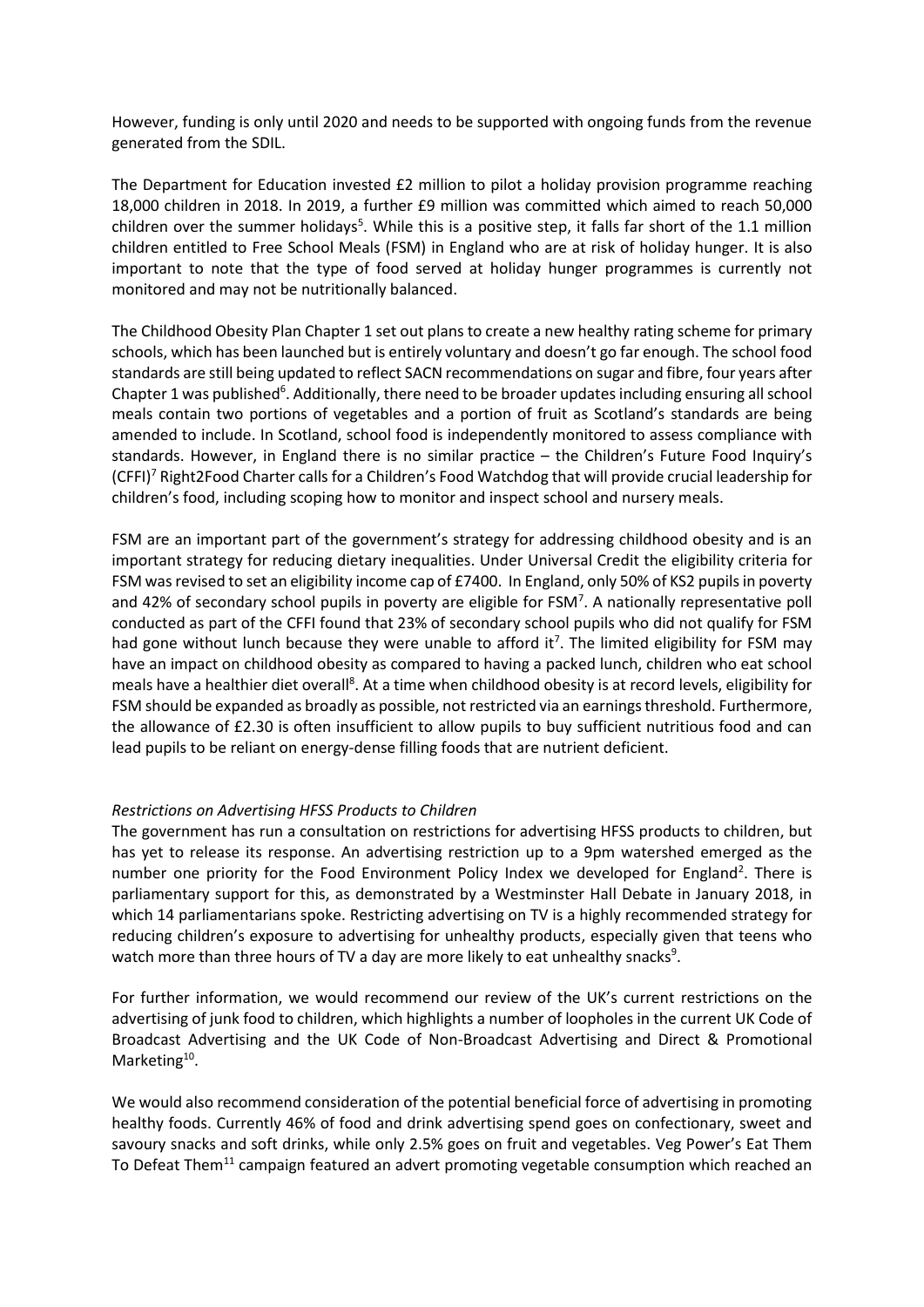audience of 37.5 million (44% of whom were children). The Government could support this by considering the potential of a levy on HFSS advertising to finance fruit and vegetable advertising in the long term.

### *Strengthening the Government Buying Standards and Balanced Scorecard*

As set out in the Childhood Obesity Plan Chapter 2, the Government has consulted on strengthening nutrition standards in the Government Buying Standards to bring them in line with latest scientific dietary advice. Feedback on this is currently being analysed. Given the scale of childhood obesity and poor dietary intake in the UK, the Buying Standards could also go further to prevent obesity and improve nutrition by stipulating meals should provide at least two portions of vegetables and one portion of fruit. We also strongly recommend monitoring of the number of local authorities using Government Buying Standards for Food and Catering Services and the Balanced Scorecard for Procurement to evaluate the Childhood Obesity Plan Chapter 1 aim to make healthy options available in the public sector.

# *The Food Environment: Promotions and Takeaways*

The set of choices that a citizen is able to make about their food has been limited or defined by the food system and the actors within. The present system encourages unhealthy choices through price promotions and ubiquitous availability and marketing of unhealthy foods. Previous Food Foundation analysis has found<sup>12,13</sup>:

- Calories from healthier foods are three times more expensive than those high in fat, salt, or sugar (HFSS).
- One in four places to buy food are fast food outlets.
- Half of breakfast cereals with packaging that may appeal to children are high in sugar.

Based on this assessment of the food environment, action so far has not been ambitious enough in seeking to level the playing field for UK citizens. Further action is needed on reducing the negative health impacts of unhealthy takeaways and promotions. This is very important as PHE's analysis shows that the food we buy on promotion causes us to buy 20% more calories than we otherwise would<sup>14</sup>. It will be important to ensure that restrictions on promotions apply to both the retail and food service/out-of-home sectors. The government has consulted on banning promotions of HFSS foods and drinks by price and by location, and responses are being analysed. There has still been no action to reduce the use of licensed and unlicensed characters on packaging of unhealthy foods aimed at children.

For the last 10 years, the mean price of healthy food has consistently been greater than the mean price of HFSS food – peaking at £7.80 per 1,000kcal for healthy food, and £2.43 per 1,000kcal for HFSS food in 2013. Between 2007 and 2013, the price differential between healthy and HFSS food grew. While this difference declined somewhat in the subsequent three years, it is now rising again. The levy on sugary drinks may start to affect this - which would be welcome news - and the Government's proposals to consider restriction on the promotion of HFSS food could also positively affect relative prices. We also recommend the Government:

- Put in place a range of fiscal and incentive measures which tip the balance of costs in favour of healthy food, including further expanding the sugar tax.
- Re-design VAT on food to favour healthier and more sustainable choices.
- Ensure that retailers (and fast food chains) commit to make healthier products always cheaper than unhealthy products within specific food and drink categories.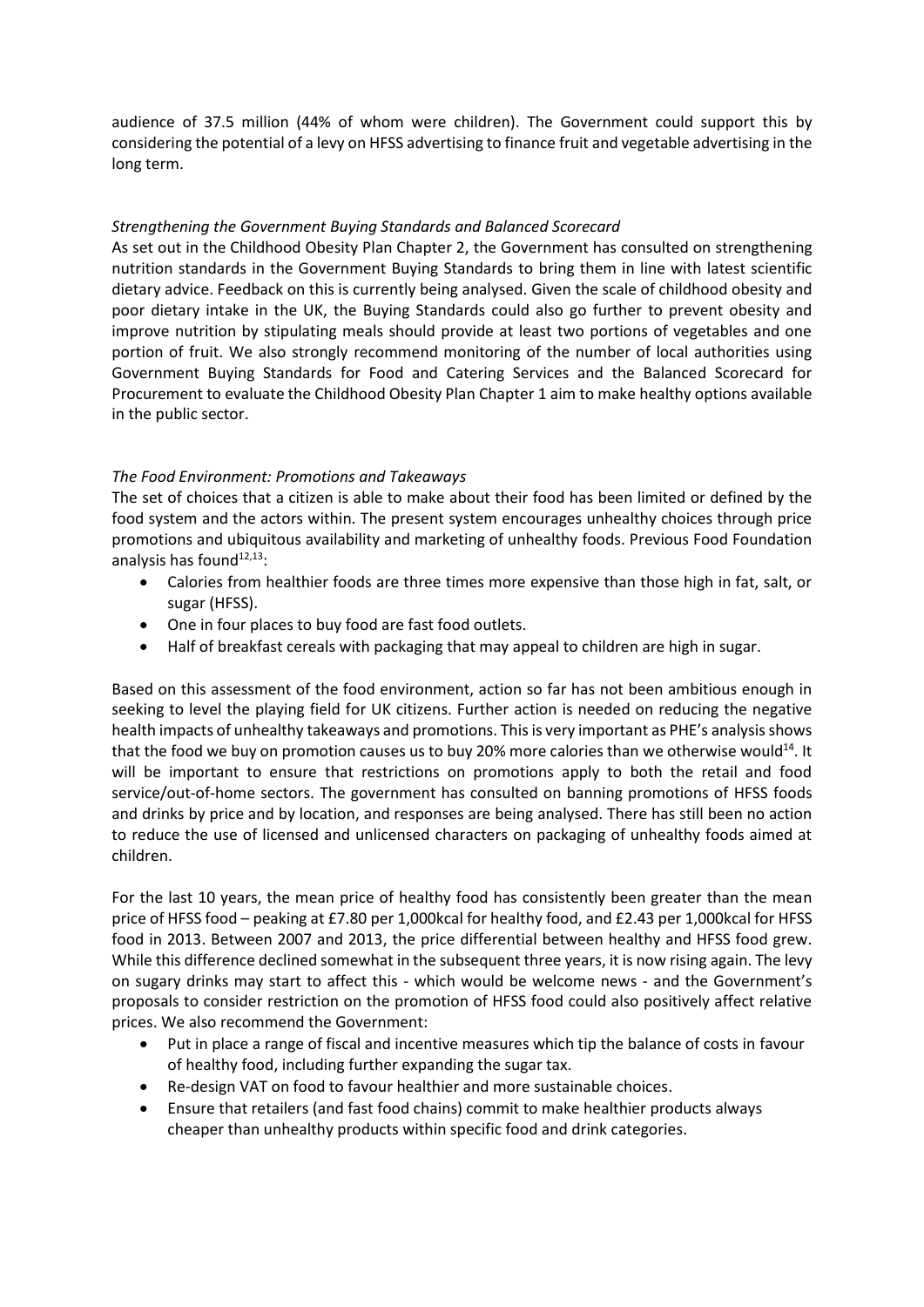#### *Improving Food Labelling*

Front-of-pack (FOP) labelling is an important tool for accessing information on nutritional content. The Childhood Obesity Plan Chapter 3 laid out the Government's plans to consult on how to build on current FOP traffic light labelling once we have left the EU. The traffic light system is currently based only on macronutrients but it is also important to consider the healthfulness of ingredients contained with a product. For example, diet beverages earn a green for every traffic light indicator, and yet they contain nothing of nutrient or health value. One way of indicating the overall healthfulness of a product would be to add information on the FOP about portions of fruit and vegetables, grams of fibre, and teaspoons of added sugar – ideally in a visual and easy to understand manner. There is some voluntary labelling around the 'five-a-day', but it is not applied consistently across manufacturers or retailers. Finally, the lack of standardisation of portions in the application of FOP labelling means that it is difficult to compare products in the same category, undermining the value of the label. This is an area that the Government could strengthen.

#### *Infant Feeding*

Although not identified in our Food-EPI, another important area is infant feeding, which was finally taken into consideration in Chapter 3 of the Childhood Obesity Plan - including challenging businesses to improve the nutritional content of baby food and drinks; committing to publish guidelines for industry, albeit voluntary ones; and exploring how marketing and labelling of infant food can be improved upon. An infant feeding survey is also being commissioned to provide information on breastfeeding. However, it is already known that breastfed babies have been shown to have lower rates of obesity<sup>15,16</sup> and there are several known barriers to breastfeeding that the government could act on now, as set out in the CFFI<sup>7</sup>. To name just a few: legal protection for breast feeding mothers at work including having facilities and paid time to express milk; greater support from hospitals and NHS services to support women to continue breastfeeding, especially after the initial few weeks at home; and reducing the promotion of breastmilk substitutes.

#### *Improving Uptake of the Healthy Start Programme*

Healthy Start is a key initiative for improving the nutritional intake of mothers and young children, addressing dietary inequalities and preventing obesity and non-communicable diseases. The programme needs a major refresh in order to have its intended impact. Chapter 1 of the Childhood Obesity Plan announced the Government's intention to recommit to the scheme, Chapter 2 committed to consult on it, but there was no mention of it in Chapter 3 - the government has yet to consult on it and the programme is yet to have the changes needed made. The total number of people eligible for Healthy Start has reduced 30% since 2011 $^{17}$  with less than half of children living in poverty meeting eligibility criteria.<sup>7</sup> Over a 4 week period earlier this year only 54% of people who were eligible to apply were successfully registered.<sup>18</sup> The value of the voucher has not been increased since 2009 and has thus failed to keep pace with rising household costs. In order to make progress the Government would need to take significant steps to improve the Healthy Start including: expanding eligibility criteria, starting with those on Universal Credit; increasing the value of the voucher; and introducing a programme to ensure all those who are eligible receive the scheme's benefits.

#### **Views on the next steps that the Government should take**

#### *Establish a Children's Food Watchdog*

The Children's Future Food Inquiry showed that children's food policy is not protecting children from food insecurity and its devastating consequences. It identified a number of implementation failures of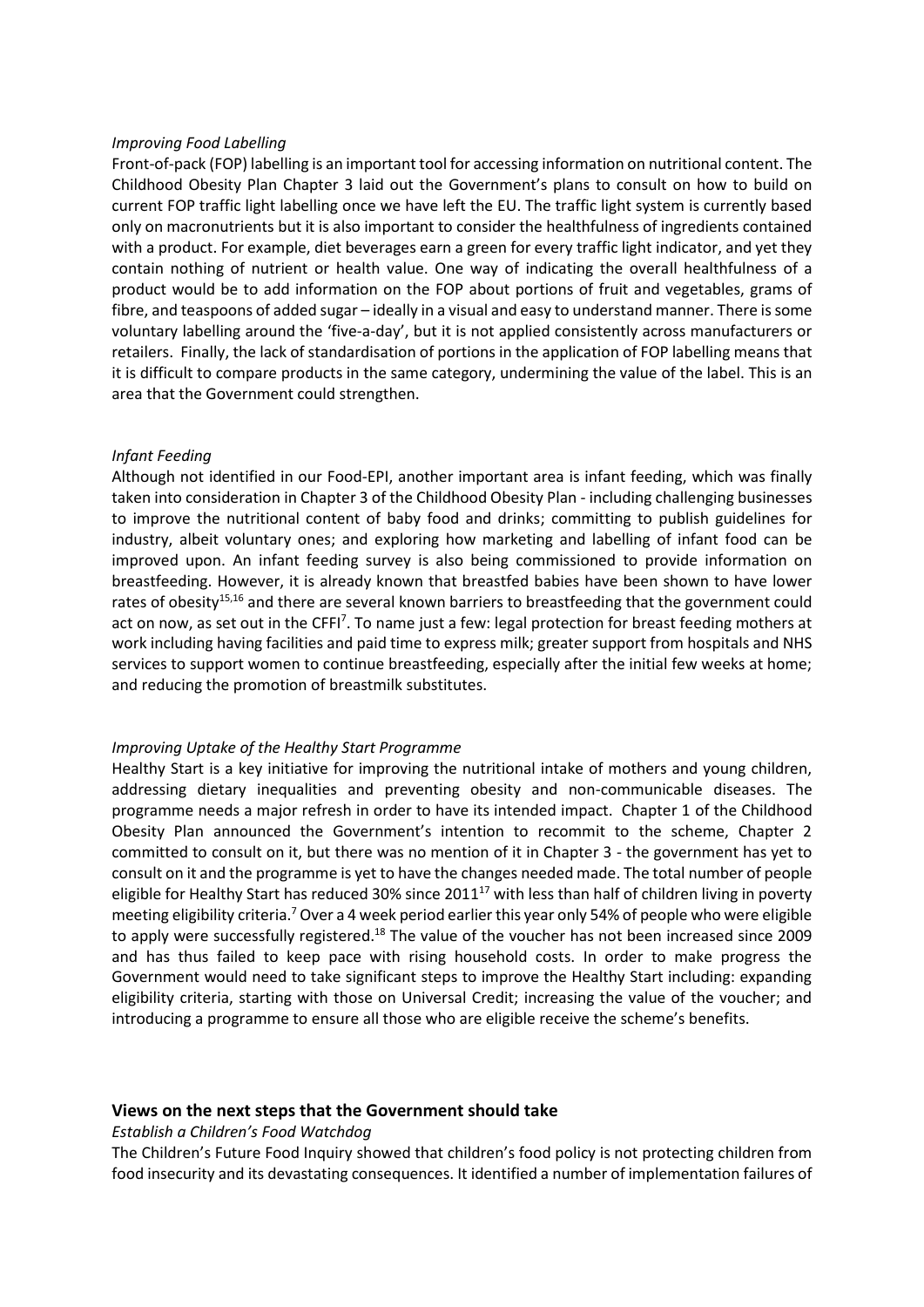existing policy, how existing policy is not reaching many children who need it and critical policy gaps (such as holiday provision for children entitled to free school meals). It also showed considerable differences in provision between the four UK nations on issues of basic entitlement. We therefore recommend that a statutory Children's Food Watchdog is established to specifically ensure existing policies are implemented well and to ensure that policy gaps are addressed. It should report to Ministers in Health & Social Care, and Education Departments, as well as to Parliament.

#### *Adopt Legal Targets and Metrics*

Currently there is no agreed vision for how our food system needs to change and no mechanism for judging whether we are going in the right direction. This can result in incoherence in policies developed by government departments and critical policy gaps. Part of this problem is that there is no mechanism which enshrines in law the principle that children (and adults) in Britain should have access to a healthy diet. We recommend the introduction of a mechanism which would give the Government's dietary guidelines, and the cost of this healthy diet, a legal status and which would require other areas of legislation and government programmes to take them into account – e.g. school meal provision, minimum wage legislation and legislation on benefits. This same legislation should set a number of metrics and targets which government and businesses operating in the food system should report on to parliament on a periodic basis. These could include levels of childhood obesity, levels of household food insecurity etc. The process of reporting would help to drive cross government action in a multitude of areas.

#### *Broadening the Approach to Reformulation*

Reformulation as it is currently structured in the Childhood Obesity Plan encompasses reducing less healthy nutrients in processed and packaged products. However, a single focus on nutrients within a product – such as reducing sugar or calories – can overshadow the need to evaluate the healthfulness of the product as a whole. A biscuit with less sugar is slightly less unhealthy than a regular biscuit, but it remains a long way from the healthfulness of an apple. With this in mind, it is right to encourage reformulation, but there must be careful consideration of how that product will be presented and marketed to the public. If a reformulated product is allowed to market itself as the 'healthy' option, this may mislead the public into believing that it is healthier than it really is – just because one nutrient has been reduced in a product doesn't mean the overall health profile has significantly improved. Reformulation does not need to be restricted to reductions in less healthy nutrients but can be a mechanism for improving the overall health profile of a product – for example by the addition of fruit and vegetables. This wider view of reformulation should be encouraged. It is also important that reformulation of products to be less unhealthy is done in conjunction with increasing the affordability and accessibility of healthy foods like fruit and vegetables.

#### *Invest in a 20-year Fruit and Vegetable Campaign*

Plans to combat childhood obesity should be put in the context of broader food policy discussions taking place. Food production policy is a key driver of the food environment and risk for childhood obesity. There is a need to align agriculture and food production goals with public health goals. Prioritising fruit and vegetable production – and demand – in the Agriculture Bill would form a clear link between the aims of the Childhood Obesity Plan and those of the Agriculture Bill. Fruit and vegetables are the cornerstone of a healthy diet and there is evidence that consumption decreases the risk of obesity<sup>19</sup>. However, they remain unaffordable for many in the UK and there is a clear inequality gradient in fruit and vegetable consumption: families in the highest income groups consume 25% more fruit and vegetables than those in the lowest income groups<sup>20</sup>. Specific actions and incentives to stimulate demand for fruit and vegetables, particularly those targeted at low-income families, would be mutually beneficial to public health and the horticulture sector in the UK.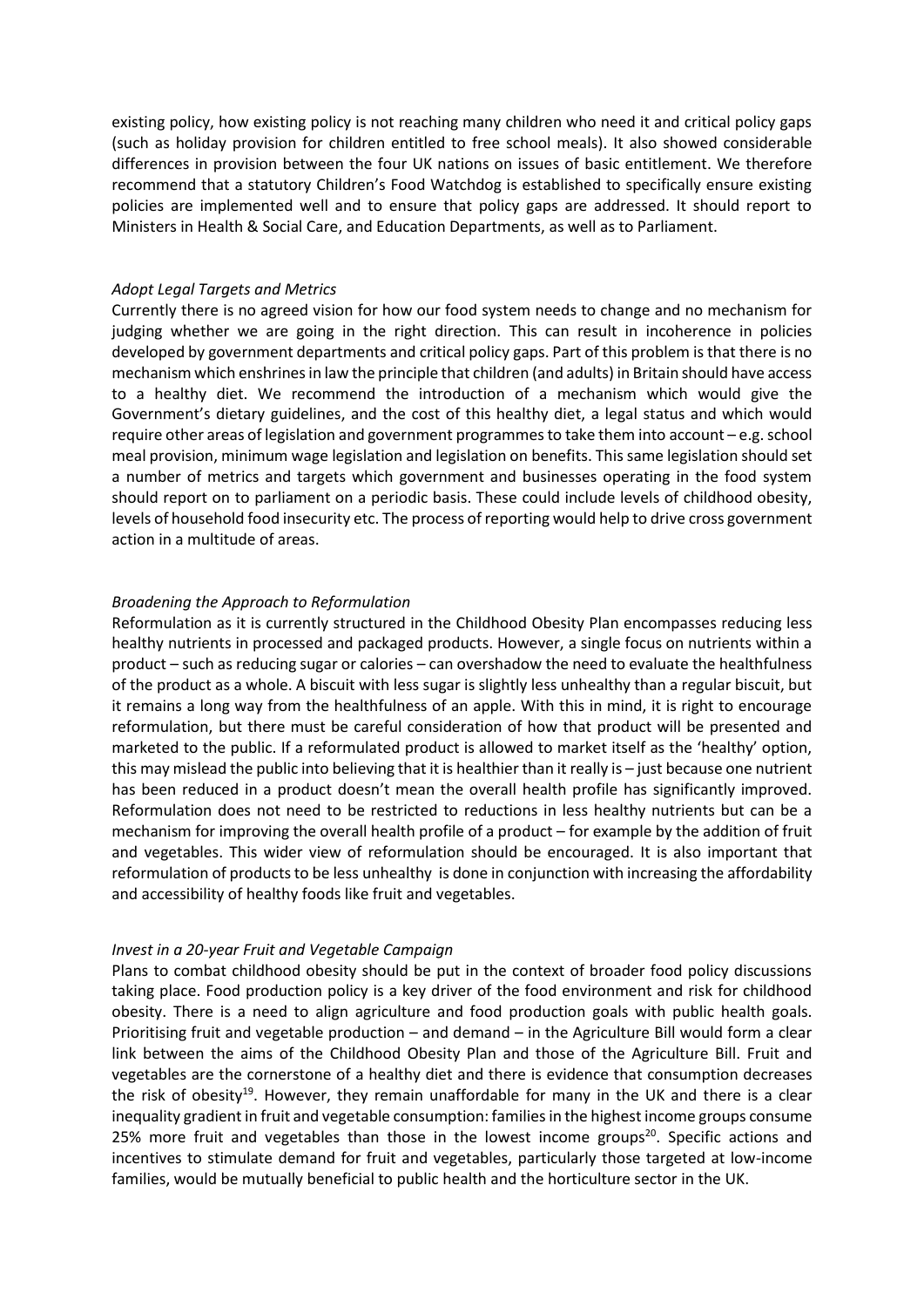We recommend investing in a 20-year fruit and vegetable campaign that should have multiple elements including:

- a) Establishing a vision for a UK produced seasonal fruit and vegetable basket which inspires people to try new varieties at different times of the year.
- b) Ensuring all publicly procured food including school meals is oriented around provision of this fruit and vegetable basket and includes two portions of vegetables as standard in every main meal.
- c) Aligning farming subsidies to support farmers to grow this basket of products this will include support for new entrants and smaller and younger growers, R&D support on agroecological growing methods, stronger farmer extension support, support for cooperatives etc.
- d) Investing in fruit and vegetable advertising to parents and children to drive aspiration and to normalise consumption. This could build on the work of Veg Power.
- e) Investing in a nationwide early years programme for teaching children to develop healthy taste preferences and a lifelong preference for fruit and vegetables. This could build on Finland's experience and the nascent work of Flavour School in the UK.
- f) Set and monitor mandatory reformulation targets for ready meals and takeaway meals for levels of vegetables.
- g) Develop a scheme with wholesalers aimed at increasing the fruit and vegetables on offer in convenience stores in areas of high deprivation.
- h) Expand the entitlement to and value of Healthy Start vouchers to ensure all those living in poverty have access to fruit and vegetable vouchers, and work with retailers to add further value to this scheme.
- i) Give powers to local authorities to discount business rates for businesses which offer the fruit and vegetable basket.